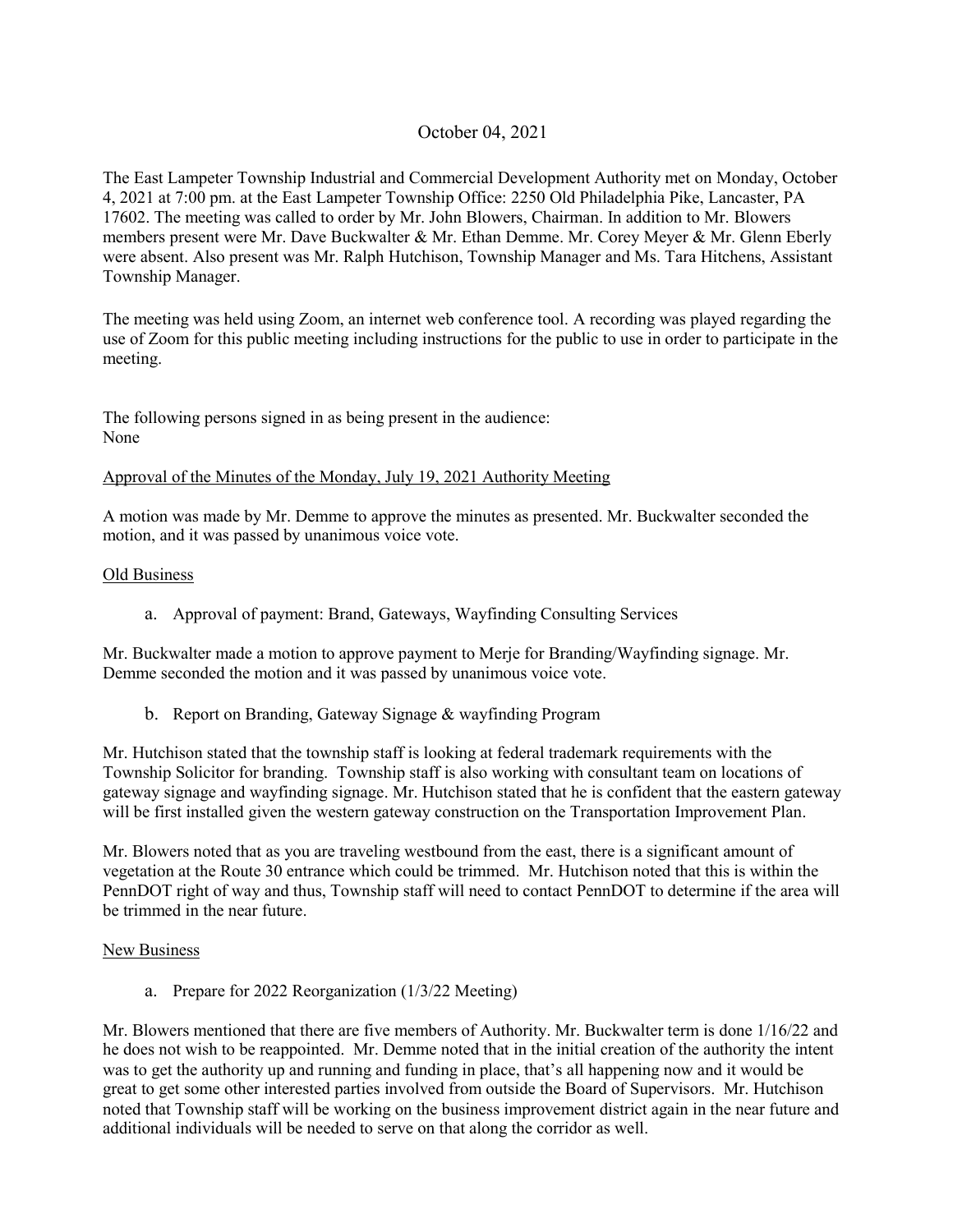## Public Comment

None

## Adjournment

A motion was made by Mr. Buckwalter and seconded by Mr. Demme to adjourn the meeting at 7:12 pm. The motion was passed by unanimous voice vote.

Respectfully submitted,

Ralph Hutchison